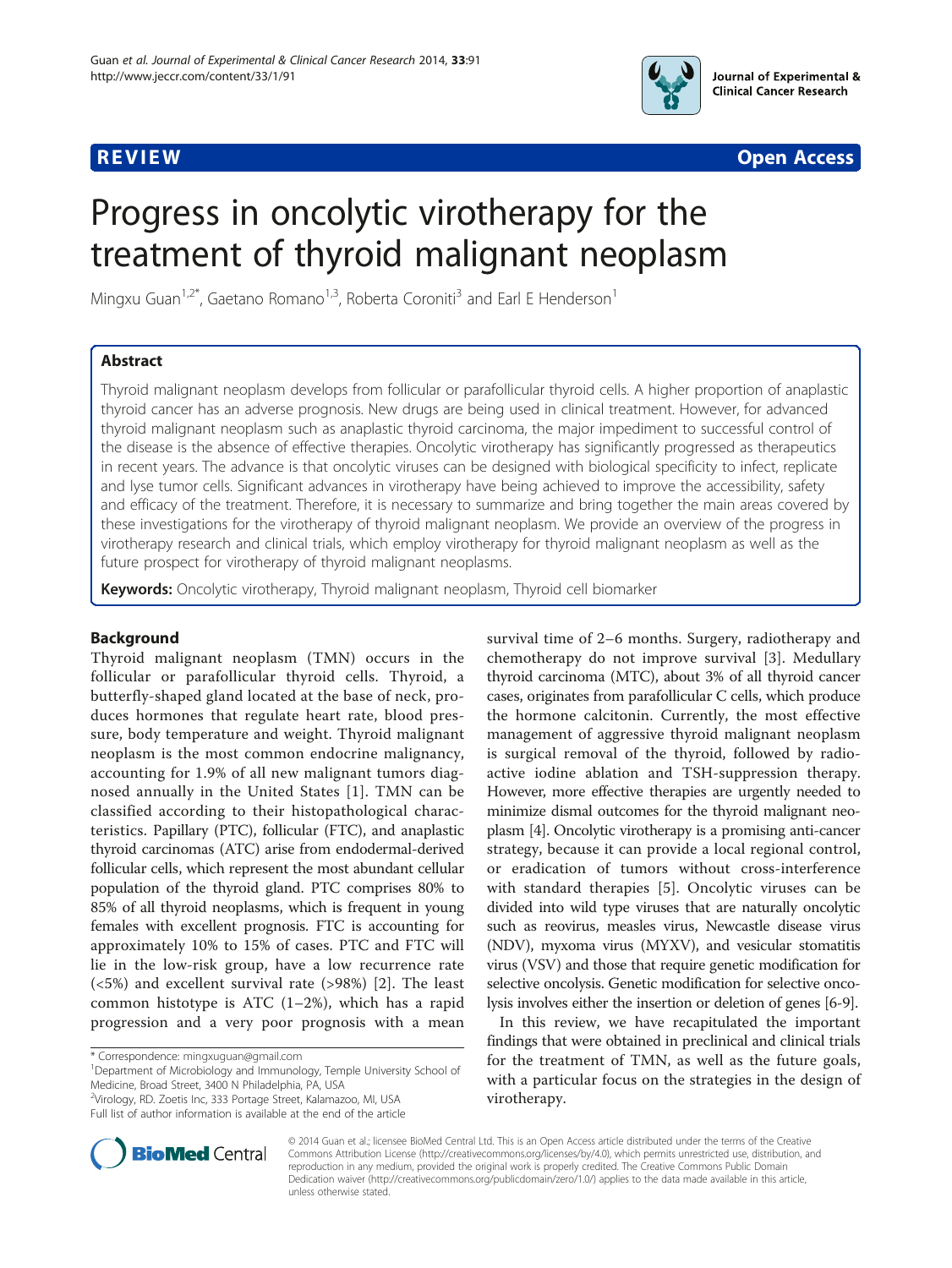The viruses used for TMN mainly include three DNA viruses (Adenovirus, Herpesvirus and Vaccinia virus) and five RNA viruses (Reovirus, Newcastle disease virus, Vesicular stomatitis virus, Measles virus and Retrovirus). These viruses have been studied as potential therapeutics for monotherapy, or combination therapy in conjunction with chemotherapy and/or radiation therapy in pre-clinical or clinical trials (Table 1). We discuss these viruses in the order of the clinical study progress for TMN treatment.

#### Adenovirus - preclinical and clinical studies

Adenoviruses (Adv) are medium-sized (90–100 nm), nonenveloped viruses with an icosahedral nucleocapsid containing a double stranded DNA (dsDNA) genome between 26 and 48 Kb. This allows the virus to encode for 22 to 40 genes [\[10](#page-7-0)]. The two currently established receptors are CD46 for the group B human adenovirus serotypes and the coxsackievirus adenovirus receptor (CAR) for all other serotypes. A co-receptor is called αv integrin that results in endocytosis of the virus particle via clathrin-coated pits [[11](#page-7-0)]. In this process, a series of viral proteins co-operate to promote efficient replication of the virus and its release. These major viral proteins include E1A, E1B-55kD, E1B-19kD, E3-11.6 kD and other associated proteins [[12](#page-7-0)]. Human adenovirus have 57 distinct adenoviral serotypes have been found to cause a wide range of illnesses, from mild respiratory infections in young children to life-threatening multi-organ disease in people with a weakened immune system. Nearly all adults have antibodies to endemic serotypes 1, 2, 5, or 6 [[13\]](#page-7-0).

Various Adenovirus strains have been explored extensively as a viral vector for gene therapy and also as an oncolytic virus. A common strategy in adenovirus work is to express an enzyme inhibitor, a suicide gene such as express herpes simplex virus (tk) and then administer ganciclovir (GCV), or express p53, interleukin-2 (IL-2) and interleukin-12 (IL-12), or human sodium iodide symporter (NIS) or pigment epitheliumderived, factor (PEDF) as a potent inhibitor of tumor angiogenesis [[14](#page-8-0)] and then used in combination therapy. Combination approaches have been explored as means to promote adenovirus replication and killing at tumor sites.

Shen et al. [\[15\]](#page-8-0) constructed an oncolytic adenovirus with a Survivin targeted small hairpin RNA and a reporter gene (ZD55-Sur-EGFP). The virus can replicate specifically in cancer cells, reduce effectively both the expression of mRNA and protein expression of Survivin (P <0.0001), induce cancer cell apoptosis and inhibit human colon adenocacinoma SW480 cell line growth both in vitro and in vivo [[15\]](#page-8-0). Minemura et al. [[16](#page-8-0)] characterized two adenovirus-derived vectors, which were combined with GCV to inhibit the growth of MTC cells. These two adenoviral-based vector systems were termed AdCMVtk and AdDCTtk. The latter contains human CALC-I minigene under the control of the CALC-I promoter, whereas the former carries the HSVtk gene driven by the human cytomegalovirus promoter. All cell lines transduced with AdCMVtk were rendered sensitive to GCV. Cell killing was also observed in HeLa, HepG2, rat MTC and TT (human MTC) cells by the combination of GCV and AdDCTtk vector [[16](#page-8-0)]. Zhang et al. [[17](#page-8-0)] evaluated cell-specific killing activity of replication defective adenovirus transducing TK gene under the control of the rat thyroglobulin (rTg) promoter (AdrTgtk) and then to transduce various cell lines. When FRTL-5 cells were infected with AdrTgtk followed by GCV treatment, more than 90% were killed [[17\]](#page-8-0). Moreover, the enhanced

| <b>Virus</b>             | Genome | <b>Genetic alterations</b> | <b>Delivery</b> | Combination                                      | Phase        | References |
|--------------------------|--------|----------------------------|-----------------|--------------------------------------------------|--------------|------------|
| <b>Adenovirus</b>        | dsDNA  | P53 (rAD-p53)              | IT              | Radioactive iodine/ Surgery                      | $\mathbb{N}$ | 24         |
|                          |        | P53 (ONYX-015)             | $\mathsf{I}$    | Cisplatin/5-fluorouracil                         | Marketed     | 27         |
|                          |        | Fas-c (VB-111)             | $\mathsf{IV}$   | Anti-angiogenic agent                            | Ш            | 29         |
| <b>Reovirus</b>          | dsRNA  | Natural strain (RT3D)      | $\mathsf{I}$    | Low-dose radiation/                              | Ш            | 35         |
|                          |        |                            | IT/IV           | Gemcitabine/Carboplatin/<br>Paclitaxel/Docetaxel | $\mathbb{H}$ | 37.38      |
| Herpes simplex virus     | dsDNA  | N/A                        |                 |                                                  |              |            |
| Vaccina virus            | dsDNA  | N/A                        |                 |                                                  |              |            |
| New castle disease virus | ssRNA  | N/A                        |                 |                                                  |              |            |
| <b>Vesicular virus</b>   | ssRNA  | N/A                        |                 |                                                  |              |            |
| <b>Measles virus</b>     | ssRNA  | N/A                        |                 |                                                  |              |            |
| <b>Retrovirus</b>        | ssRNA  | N/A                        |                 |                                                  |              |            |

Table 1 Oncolytic viruses in TMN clinical trials

Abbreviation:

IT, Intra-tumor injection.

IV, Intra-venous injection.

| tor, a suicide gelle such as |  |
|------------------------------|--|
| (HSV) thymidine kinase       |  |
|                              |  |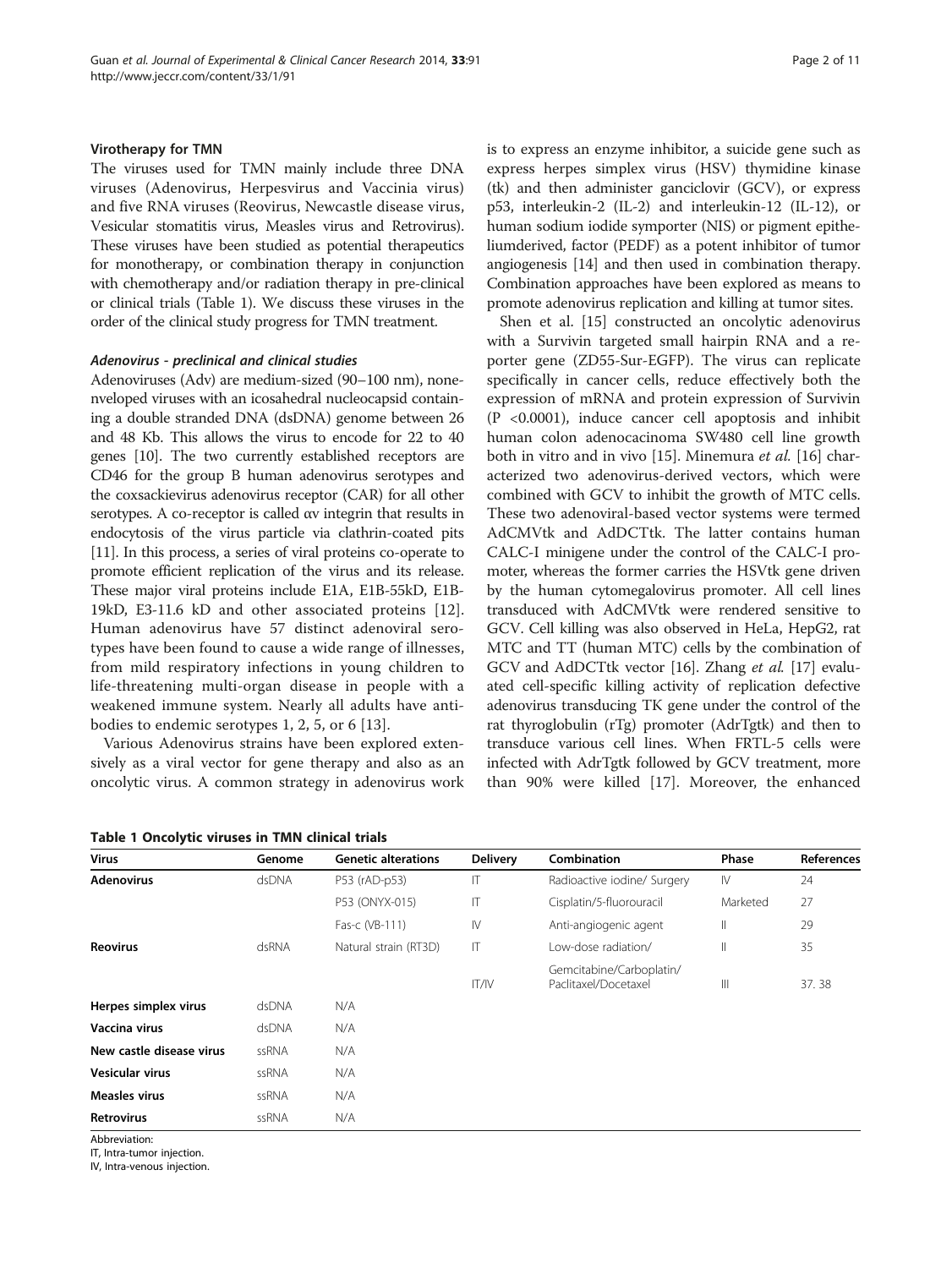effect of combined HSV-tk and ganciclovir with IL-2 [[18](#page-8-0)] and combined HSV-tk/GCV, IL-12 [[19](#page-8-0)] and p53 [[20](#page-8-0)] have also been evaluated. The tumor suppressor p53 is a transcription factor that regulates cell cycling, DNA repair and apoptosis. However, p53 mutations are not frequent in thyroid cancer. The exogenous wild type p53 could increase chemo sensitivity in three anaplastic thyroid carcinoma cell lines (BHT-101, SW-1736, and KAT-4), which had nonfunctional p53 and ATC cell lines have been observed [\[21](#page-8-0)]. It is probable that the majority of thyroid cancers activate an alternative pathway that compromises the function of wild-type p53. Well-differentiated thyroid cancers generally do not express a mutation in p53 [\[22\]](#page-8-0).

Clinical trials were carried out using recombinant adenoviral-encoded human p53 gene (rAd-p53), combined with intensity-modulated radiation therapy (IMRT) for treatment of 46 patients with historically-diagnosed stage IV PTC. The patients received intratumoral injection. A month later, 76% (19/25) of patients underwent radical surgery. One-year survival rate was 96% and no local recurrence and distant metastases were observed in the cohort of patients with surgery [\[23\]](#page-8-0). Currently, the clinical trials, rAd-p53 gene therapy for advanced malignant thyroid tumors (stage III/IV) is in phase IV [[24](#page-8-0)]. When ONYX-015 was combined with the standard chemotherapeutic agents cisplatin and 5′-fluorouracil to combat TMN, a considerable efficacy was reported in a proportion of cases [\[25\]](#page-8-0). ONYX-015 proved safe at a dose up to  $2 \times 10^{12}$  viral particles [[26](#page-8-0)]. So far, ONYX-015 is the only oncolytic virus product on the market [\[27\]](#page-8-0). E1Adefective adenovirus dl922-947 and DeltaE1B55K (dl1520) mutants were compared in human thyroid anaplastic carcinoma cells in vivo and in vitro. The efficacy of dl922-947 exceeded that of dl1520 in all tested anaplastic thyroid carcinoma cells. The combination of dl922-947 with bevacizumab reduced significantly tumor growth compared with single treatments alone [[28](#page-8-0)]. Recently, an important genetically modified antiangiogenic adenovirus, termed VB-111, exhibited to have significant antitumor activity for thyroid cancer. VB-111 expresses Fas-c in angiogenic blood vessels. VB-111 treatment resulted in 26.6% ( $P = 0.0596$ ), 34.4% (P =0.0046), and 37.6% (P =0.0249) inhibition of tumor growth in follicular, papillary and anaplastic thyroid cancer cell line models, respectively. No toxicity was observed in these studies [\[29](#page-8-0)]. The clinical trial based on VB-111 for oncolysis is currently underway for patients bearing thyroid malignant neoplasm. The multi-dose VB-111 phase II clinical trial dealt with the treatment of patients with gliobastoma multiforme, differentiated thyroid cancer and ovarian cancer (NCT0120506).

## Reovirus - preclinical and clinical studies

Mammalian orthoreoviruses (reoviruses) are ubiquitous viruses that infect cells in the respiratory and enteric tracts. Reoviruses have a 70-85 nm diameter and are nonenveloped nearly spherical icosahedral particles. The icosahedral capsid is composed of an outer and inner protein shell. The double stranded RNA (dsRNA) genomes contain 10–12 segments, which are grouped into three categories corresponding to their size: L (large), M (medium) and S (small). Segments range from approximately 1 Kb to 3.9 Kb and each segment encodes 1–3 proteins (the L segment encodes for  $\lambda$  proteins, the M segment encodes for  $\mu$ proteins and the S segment encodes for σ proteins). Replication occurs in cytoplasm and viral particles begin to assemble in the cytoplasm 6–7 hours after infection [\[30](#page-8-0)]. The virus can enter the host cell via an unknown cell surface receptor. The receptor is thought to include sialic acid and junctional adhesion molecules (JAMs). Reovirus is not considered a human pathogen, due to the absence of obvious symptoms, or known clinical impact during natural or experimental infection [[31](#page-8-0)]. The virus seropositivity approaches 100% in adults [\[32](#page-8-0)].

The reoviruses have oncolytic properties, which are a bonus for the development of reovirus-based therapies for cancer treatment. Ikeda et al. proved that reovirus was effective to inhibit the growth of human head and neck squamous cells in vitro and in vivo [[33](#page-8-0)]. Moreover, the efficacy of reovirus can be enhanced by combination with chemotherapy. A triple reovirus, cisplatin and paclitaxel combination showed a significantly more effective targeting than reovirus combined with either cisplatin, or paclitaxel [[34\]](#page-8-0). These studies were carried out in four head and neck cancer cell lines in vitro and in vivo. The in vivo studies consisted of subcutanoeus injection of four head and neck cancer cell lines in athymic nude mice [[34\]](#page-8-0). A Phase II clinical trial investigated the antitumor effects of intratumoral administration of REOLYSIN® in combination with low-dose radiation in patients with advanced cancers. A total of sixteen patients with advanced cancer were enrolled in the trial. Of these, partial responses were observed in two patients (thyroid, ovarian), for a total disease control rate of 93% in the treated lesions [[35](#page-8-0)]. RT3D was combined with carboplatin/paclitaxel in patients with advanced cancers. Thirty-one heavily pretreated patients received study therapy in the phase I/II studies [\[36](#page-8-0)]. In summary, of the current phase I/II studies, reovirus showed safety both as a single agent when administered intratumorally and intravenously, as well as in combination therapy, with multiple chemotherapeutics such as gemcitabine, carboplatin and/ or paclitaxel, and docetaxel. Similar findings were observed with radiation. Reovirus was therapeutically formulated and used in a phase III registration study in metastatic squamous cell carcinoma of the head and neck [[37,38](#page-8-0)].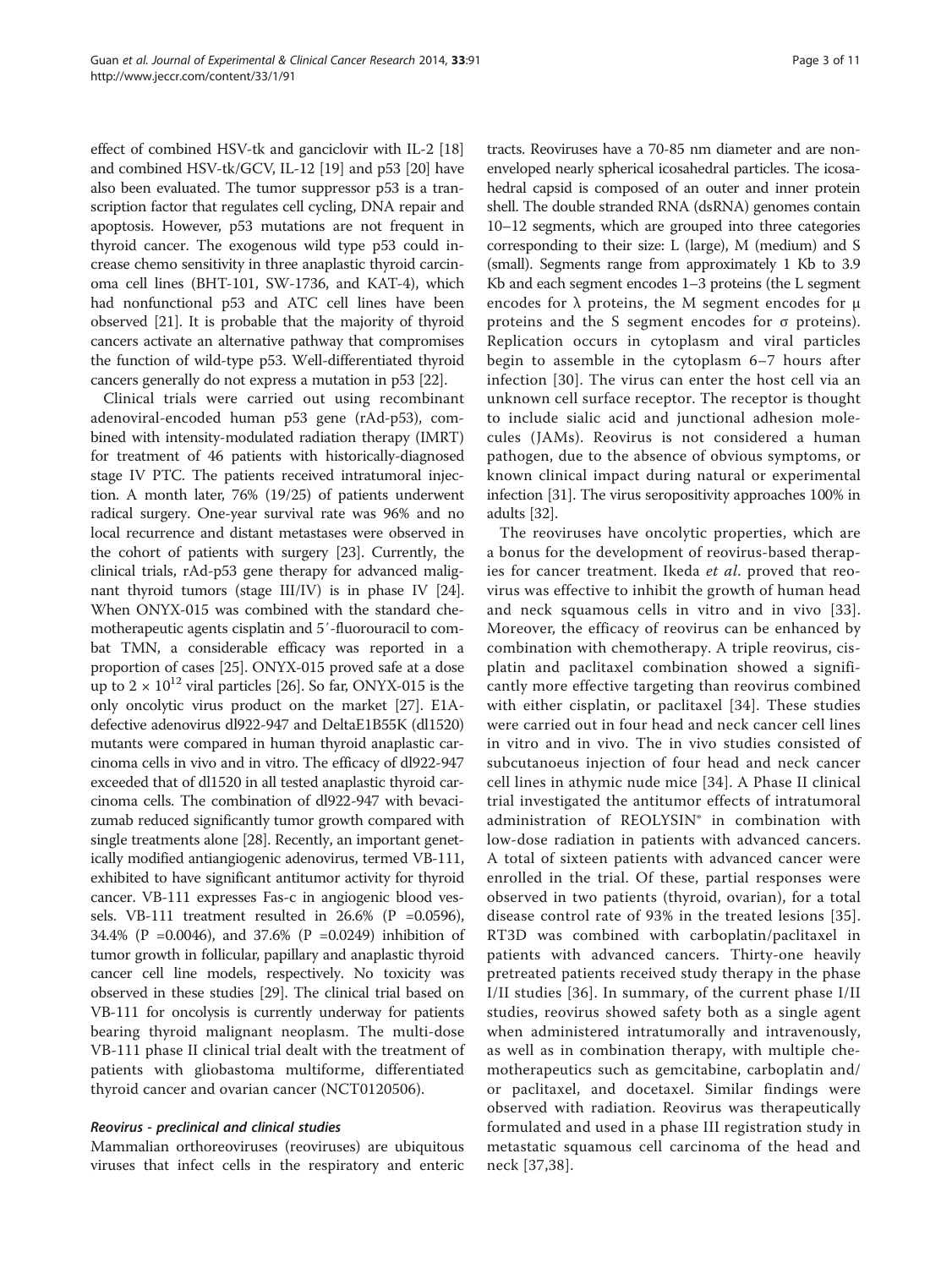#### Herpes Simplex Virus – 1 - preclinical and clinical studies

The Herpes Simplex Virus – 1 (HSV-1) virion ranges from 180 to 300 nm in diameter and comprise an outer-lipid bilayer envelope embedded with glycoproteins. Beneath the envelope lies the tegument layer, which contains proteins and enzymes important in early virus infection. The capsid contains the large dsDNA genome, consisting of 152,261 base pairs in length and with a base composition of  $67\%$  G + C. HSV-1 has approximately 90 open reading frames, allowing for the transcription of at least 84 unique proteins [\[39](#page-8-0)]. HSV enters into the cell by fusion of the viral envelope proteins. Virus initial interactions occur when a viral envelope glycoprotein C binds to a cell surface particle called heparan sulfate. A second glycoprotein, glycoprotein D, binds specifically to at least one of three known entry receptors [[40\]](#page-8-0). These include HSV entry mediator, nectin-1 and 3-O sulfated heparan sulfate. Once bound to the mediator, gD interacts with viral glycoproteins H and L complex. In cells that are permissive for the propagation of this virus, the replication cycle is usually completed within 20 hours, releasing viral progeny through cell lysis. HSV-1 infection is extremely common and approximately 90% of adults have been exposed to the virus. The virus can be spread through contact with saliva. Symptoms of herpes simplex virus infection include watery blisters in the skin, or mucous membranes of the mouth, lips or genitals. As neurotropic and neuroinvasive viruses, HSV-1 persists in the body by becoming latent in the cell bodies of neurons. Some infected people may experience sporadic episodes of viral reactivation [[41\]](#page-8-0).

The strategies used in adenovirus work were also utilized in designing oncolytic HSV, such as expression of the tk in the tumor, followed by GCV administration, or other chemotherapeutic drugs, which are converted by tk into a cell-lethal metabolite in human thyroid carcinoma cell lines and in nude mice [[42](#page-8-0)]. Soler et al. [[43](#page-8-0)] evaluated a strategy for treatment of MTC, combining "suicide" and IL-2 gene therapies. Tumors were produced in Wag/Rij rats by orthotopic injection of the rMTC 6–23 cell line, and/or derivatives expressing the HSV1-TK gene (rMTC-TK). GCV, which is selectively transformed into a toxic metabolite by HSV1-TK, totally eradicated rMTC-TK tumors in 60% of the animals [\[43](#page-8-0)]. In a similar study, the expression of both the HSV-TK and the hIL-2 therapeutic genes in infected cells was high and persistent with time and showed that treatment with GCV led to more than 90% tumor growth inhibition and 100% inhibition transduced cells proliferation [[44\]](#page-8-0). Moreover, successful safety and efficacy preclinical studies were conducted in NV 1023 and G207 cell lines, both in vitro and in animal models. Yu et al. [\[45\]](#page-8-0) tested the oncolytic HSV (NV1023) against seven different

thyroid cancers, including one papillary (NPA-187), one follicular (WRO82-1), one medullary (DRO81-1) and four anaplastic (DRO90-1, ARO, KAT-4C and KAT-18) cell lines. With the exception of WRO82-1 cell line, all other cell lines at MOI 5 demonstrated >95% infection in vitro at day 2. DRO81-1 tumors demonstrated partial response and all NPA-187 tumors in athymic nude mice completely regressed following the administration of a single dose [[45](#page-8-0)]. A preclincial study utilized HSV NV 1023 strain, which expresses HSV glycoprotein D receptors nectin-1 and HSV entry mediator [[46](#page-8-0)]. The HSV NV 1023 strain exhibited cytotoxicity greater than 85% in anaplastic, medullary and papillary cancers [[46](#page-8-0)]. Another study used HSV G207 and NV1023 strains in combination with paclitaxel and doxorubicin to induce oncolysis in three human anaplastic thyroid cancer cell lines [[47](#page-8-0)]. A dose-dependent cytotoxicity was observed for all four agents. Interestingly, G207 exhibited synergistic cytotoxicity, when combined with paclitaxel. A single intra-tumor injection (it) of G207 combined with biweekly intraperitoneal (ip) injection of paclitaxel injections in athymic nude mice bearing human anaplastic KAT4 cell line in a flank showed significantly reduced mean tumor volume [\[47\]](#page-8-0).

The following clinical trials were not designed for the TMN treatment; however they may provide useful information about the employment of HSV as vector for virotherapy. SEPREHVIR (HSV-1716) was utilized in three clinical trials to treat 47 patients with glioma, 5 patients with melanoma and 20 patients with squamous cell carcinoma of the head and neck [\[48,49\]](#page-8-0). No toxicity attributable to the use of HSV1716 was reported in any of these clinical studies. A new phase I/IIa clinical study for the treatment of mesothelioma commenced in 2012 [\[48](#page-8-0)]. This trial is based on HSV-1 and was previously tested in a Phase I trial for other solid tumors, such as melanoma, liver cancer, pancreatic cancer, lung cancer (NCT01935453) and head and neck cancer (NCT00931931). Efficacy and Safety Study of OncoVEXGM-CSF compared to GM-CSF in patients with melanoma is ongoing (NCT00769704) [\[49\]](#page-8-0).

## Vaccinia Virus - preclinical and clinical studies

Vaccinia virus (VV) is a member of the genus Orthopoxvirus of the family of Poxviridae. VV is a large dsDNA virus whose entire life cycle takes place within the cytoplasm of host cells. Vaccinia intercellular mature virus (IMV) particles are brick-shaped, approximately 300 ×  $240 \times 120$  nm in size, with a lipoprotein shell surrounding a complex core structure [\[50\]](#page-8-0). The core structure contains a linear, ds DNA genome of approximately 192 kb associated with a number of virus-encoded proteins [\[51\]](#page-8-0). VV has inverted terminal repeats (ITRs) that are required for VV DNA replication. The 192-kb genome encodes some 200 genes that are largely non-overlapping. VV produces three forms of infectious particles: IMV, cell-associated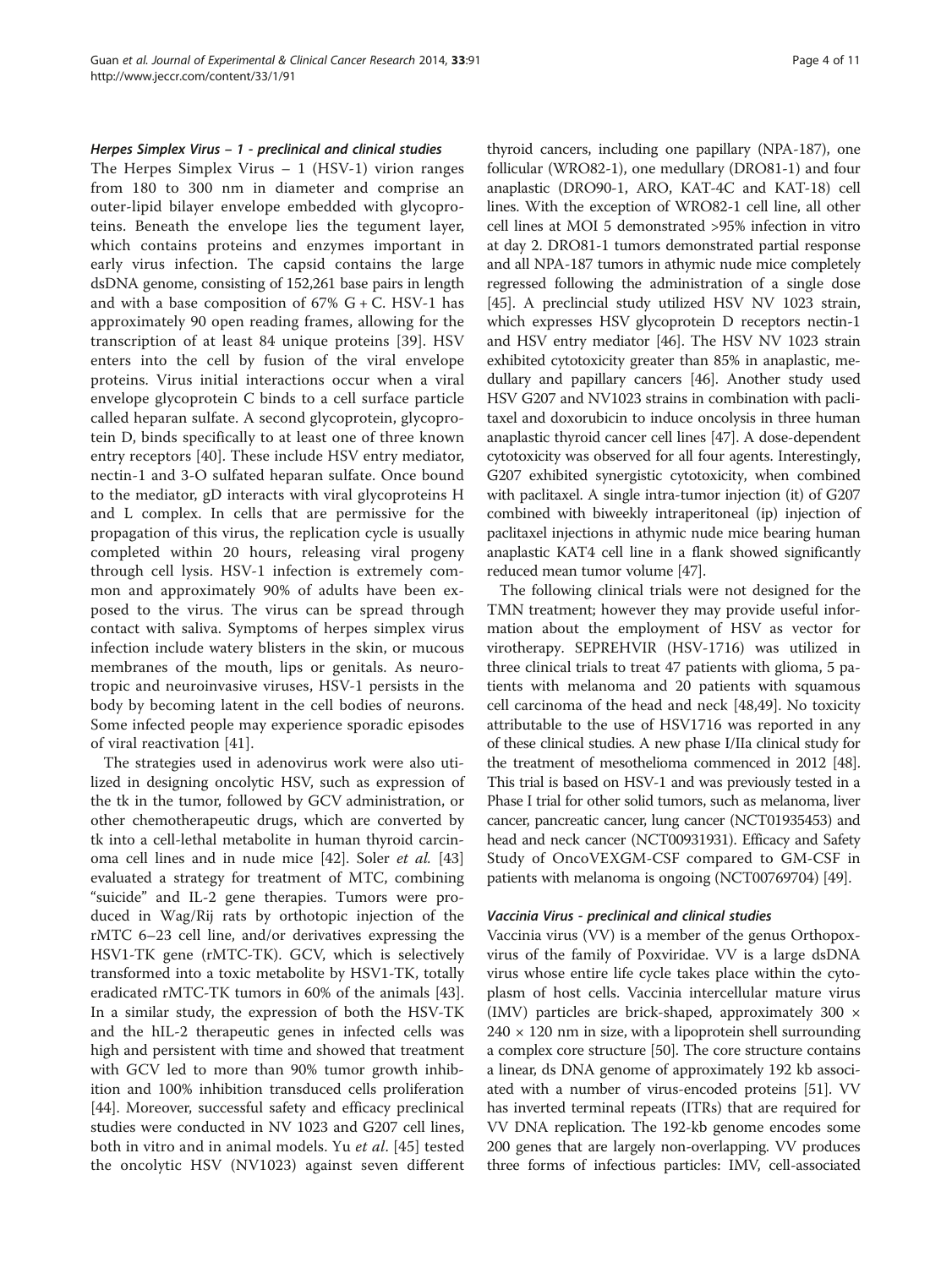enveloped virus (CEV) and extracellular enveloped virus (EEV) with a different cell surface binding sites [\[50\]](#page-8-0). IMVs enter cells by fusion with the plasma membrane [[52](#page-8-0)]. EEVs enter cells by endocytosis followed by low pH disruption of the EEV outer membrane and fusion of the released IMV with endosomal membranes [\[53](#page-8-0)]. It typically begins 1–2 h after infection and generates large numbers of genome copies per cell within hours of infection, of which half are ultimately packaged into infectious virions [[54](#page-8-0)]. The host response to VV infection is multifactorial. Immediately after VV invasion, nonspecific mechanisms involving apoptosis induction, complement, interferons, cytokines and natural killer cells serve as the first-line host defense. [[55](#page-8-0)]. Although neutralizing antibodies are also involved in host protection during VV infection, the cell-mediated immune responses are known to be particularly potent and may be most critical for viral clearance [\[56\]](#page-8-0). T helper 1 (Th1) immune response is mediated by antiviral cytokines such as IL-12, IL-18 and interferon (IFN)-γ, and plays a critical role in host defense [[57](#page-8-0)[,58](#page-9-0)]. Th2 immune response is mediated by IL-4 and IL-10 and may actually suppress the host response to vaccinia [\[59\]](#page-9-0). In addition, due to VV infection, the host cell shut-off is the abrogation of class I and class II major histocompatibility complex (MHC) molecule production and presentation, thereby leading to poor recognition of the virus by T cells [[60](#page-9-0)]. At least two virus-encoded factors were shown to inhibit the complement cascade: C3L and B5R. VV encodes at least three proteins to inhibit premature cell death caused by apoptosis [[61](#page-9-0)].

The majority of studies for TMN in oncolytic mutant vaccinia virus were designed to assess the viral oncolysis efficacy in thyroid cell lines and animal models of thyroid malignant tumors [[62](#page-9-0)]. For example, vaccinia virus strain recombinant GLV-1 h68 infection was detected in all cell lines in 24 hours and increased in intensity at 36 hours in six ATC cell lines after inoculation [[63,64](#page-9-0)]. In vivo studies showed an enhanced anti-tumor efficacy with one i.v. GLV-1 h68 injection followed by multiple i.p. injections of Avastin [[65\]](#page-9-0). Expression of human NIS (hNIS) was also used in the VV work [[66,67](#page-9-0)]. Vaccinia virus (GLV-1 h153) carrying hNIS was able to infect, replicate and kill all ATC cell lines. At a MOI of 1.0, GLV-1 h153 reached near 100% cytotoxicity in 8305c and FRO at day 5. The efficacy of the treatment was also observed in infected ATC xenografts [[66,67](#page-9-0)]. In addition, GLV-1 h153 achieved more than 90% cytotoxicity in human gastric cancer cell lines and xenografts [[68](#page-9-0)].

Currently, there are no virotherapy clinical trials based on VV for the treatment of TMN. However, the VV results obtained from several other trials are certainly interesting. The phase I clinical trial that utlized GL-ONC1 proved that the virus could safely be administered intravenously in patients with advanced solid tumors [\[69](#page-9-0)]. JX-594 (Pexa-Vec) is a VV engineered by addition of the GM-CSF gene and deletion of the thymidine kinase gene, which limits viral replication to cells with high levels of thymidine kinase, typically seen in cancer cells with a mutated RAS or p53 gene [[70](#page-9-0)]. It has orphan drug designation from US FDA and EUMA for the treatment of hepatocellular carcinoma (HCC). Two phase I trials were concluded and a phase II trial for primary liver cancer, alone and in combination with sorafenib is starting. Both GL-ONC1 and JX-594 provided promising results in preclinical studies [\[71](#page-9-0)].

#### Newcastle disease virus - preclinical and clinical studies

Newcastle disease virus (NDV), also known as avian paramyxovirus-1 (APMV-1) and belongs to the genus Avulavirus of the family Paramyxoviridae. NDV is enveloped and spherical, with a diameter in the range of 150 nm and the genome consists of single stranded negative-sense RNA (ssRNA) that contains six open reading frames (ORF) and comprises 15,186 nucleotides. The six ORF encode the nucleoprotein (NP), the phosphoprotein (P), the matrix protein (M), the fusion protein (F), the haemagglutinin-neuraminidase (HN) and the large protein (L). At least one additional nonstructural protein (V) and possibly a second one (W) are generated by RNA editing during P gene transcription [[72\]](#page-9-0). Virus infection is initiated by attachment of the virion to the surface of the target cell. Binding of the viral HN glycoprotein to sialic acid-containing cell surface proteins, which serve as receptors, triggers the F protein promoted fusion of the viral envelope with the plasma membrane of the host cell through a pHindependent mechanism [\[73\]](#page-9-0). NDV has only one serotype and causes Newcastle disease, which is a contagious bird disease. The virus is transmissible to humans and can cause mild conjunctivitis and influenza-like symptoms [[74](#page-9-0)]. NDV replicate up to 10,000 times faster in human cancer cells than in most normal human cells. NDV is a naturally oncolytic virus that has been shown to be safe and effective for cancer therapy. In 1999, promising results were reported using an attenuated strain of the NDV [\[75\]](#page-9-0).

Recombinant NDV is an effective oncolytic agent against a panel of tumor cell lines including thyroid, head and neck, and mouse model [\[76](#page-9-0)]. For example, NDV (F3aa)- GFP, a genetically modified fusogenic NDV, was used for the treatment of head and neck squamous cell carcinoma. Four cell lines were highly susceptible to viral cytotoxicity, with more than 75% of cells lysed at day 6 at MOI 0.1, whereas two other cell lines were partially susceptible. Oncolytic NDV was used in a number of in vivo studies for the effective target of various solid tumors [[77,78\]](#page-9-0).

So far, no clinical investigation has been initiated with NDV for TMN. However, four clinical trials have been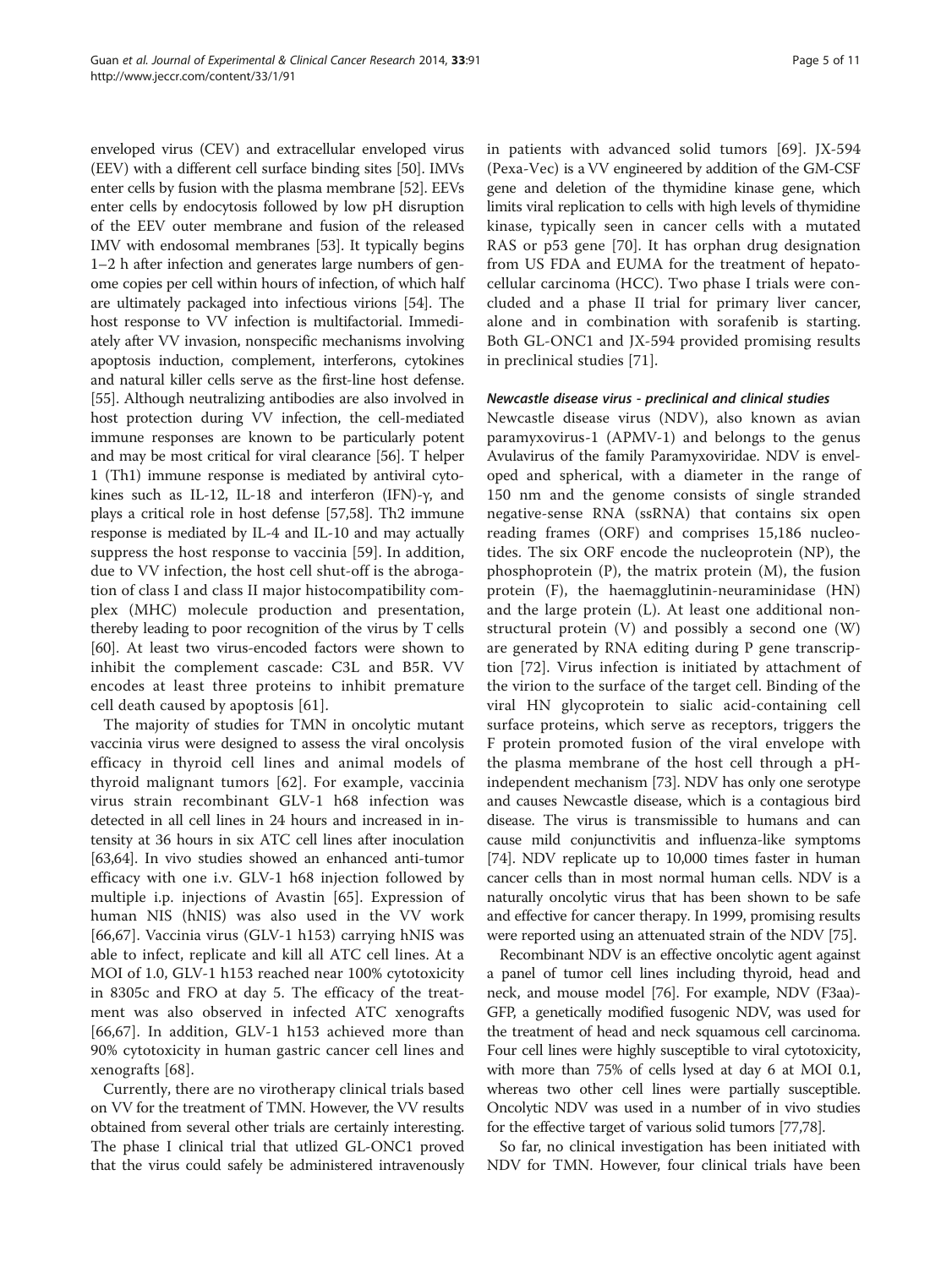conducted in the United States studied the use of NDV oncolysates in patients with metastatic melanoma. Some positive results were found in these studies [\[79\]](#page-9-0).

## Vesicular stomatitis virus - preclinical and clinical studies

The vesicular stomatitis virus (VSV) is a single negative ssRNA virus. VSV is a member of the Rhabdoviridae family, which includes the rabies virus. The virus particle carries a single approximately 11-kb (−) RNA encoding five genes: the nucleocapsid protein N, the phosphorprotein P, the matrix protein M, glyco protein G and the large polymerase protein L. The G spikes on the outside of the virus particles will help to attach to other cells that can be infected. The VSV G protein mediates viral attachment either to Low-Density Lipoprotein (LDL) receptor (LDLR), or an LDLR family member present on the host cell. Following binding, the VSV-LDLR complex is rapidly endocytosed. It then mediates fusion of the viral envelope with the endosomal membrane [[80](#page-9-0)]. The M protein is part of the inner membrane of the virus and is responsible for shutting down the host and the viral translation. VV replication occurs in the cytoplasm [[81](#page-9-0)]. There are two distinct immunological classes of VSV recognized: New Jersey (NJ) and Indiana (IND). In humans, the incubation period may vary from 24 hours to 6 days but it is usually 3–4 days. VSV grows rapidly, is zoonotic and non-pathogenic to humans [[82](#page-9-0)]. VSV only causes a flu-like illness in infected humans [[82](#page-9-0)].

The efficiency of VSV to express either human or murine IFN-β, or a methionine deletion at residue 51 of the matrix protein was been observed in vitro and in vivo [[83\]](#page-9-0). Currently, there is no clinical investigation that utilizes VSV for the treatment of TMN. A VSVbased phase I trial is currently underway for the treatment of patients with liver cancer (NCT01628640). In this clinical, VSV particles expressing human interferon beta will be administered into patients via intratumoral injection.

## Measles Virus - preclinical and clinical studies

Measles virus (MV) is a single-stranded, negative-sense, enveloped RNA virus of the genus Morbillivirus of the family Paramyxoviridae. The measles virus has two envelope glycoproteins on the viral surface: hemagglutinin (H) and membrane fusion protein (F). These proteins are responsible for host cell binding and invasion. Three receptors for the H protein have been so far identified: complement regulatory molecule CD46, the signaling lymphocyte activation molecule (SLAM) and the cell adhesion molecule Nectin-4 [[84\]](#page-9-0). Humans are the natural hosts of the virus. No animal reservoirs are known to exist. This virus is the cause of measles, an infection of the respiratory system. Approximately 500,000 persons with measles are reported each year in the United States [[85\]](#page-9-0). The vaccine-attenuated strains of MV show a promising potential for cancer therapy [\[86\]](#page-9-0). There is a study that utilizes MV-Edm, which was modified to include the NIS gene to be combined with radiology treatment. This study demonstrated the oncolytic efficacy of MV-NIS in BHT-101 and KTC-3, ATC-derived cell lines and mouse model [\[87\]](#page-9-0).

There is no MV clinical investigation for TMN yet. However, there are two phase I trials that are recruiting patients with other types of malignancies. One trial will studying the side effects and best dose of the MV derivative producing CEA (MV-CEA) to treat patients with recurrent glioblastoma multiforme (NCT00390299). Another MV-NIS phase I trial will study the side effects and the best dose of viral therapy to treat patients with recurrent or metastatic squamous cell carcinoma of the head and neck (NCT01846091).

## Retrovirus - preclinical and clinical studies

The murine leukemia virus (MLV) is one of the simplest retroviruses. The virus has a spherical shape that has a diameter of 80 to 100 nm. The envelope of the virus is covered with glycoprotein spikes. The viral genome is a single stranded, linear, positive-sense RNA molecule of approximately 8,000 nucleotides and 4 ORF. The genome contains gag, pol, and env regions, which encode for structural proteins, enzymes including the RNAdependent DNA polymerase (reverse transcriptase), and coat proteins, respectively [\[88\]](#page-9-0).

A MLV-derived retroviral vector termed pMFGIL-2TKSN expresses two therapeutic genes, such as HSVtk and IL-2. This retroviral-based vector system exhibited enhanced tumor growth inhibition in animal models [[89\]](#page-9-0). In addition, Barzon et al. [\[44](#page-8-0)] used a similar retroviral vector system and evaluated its efficiency in vitro and in vivo, following GCV treatment [[90\]](#page-9-0). This study showed an 80% reduction of the size of differentiated thyroid carcinomas [\[44](#page-8-0)]. Two patients with end-stage anaplastic thyroid carcinoma were treated with direct intratumor injection of retroviral vector expressing the human IL-2 gene and the suicide gene tk of HSV 1, followed by GCV administration. The treatment was safe and demonstrated local tumor necrosis [\[91](#page-9-0)]. To date, the RV clinical investigation has not been reported for TMN. A phase I study will test the safety of different doses of the patients own immune cells, which will be genetically modified to help recognize and destroy the cancer cells for treatment of castrate metastatic prostate cancer (NCT01140373).

## Consideration for the oncolytic virus design

Based on previous research, oncolytic virus replication in normal cells remains a concern and, therefore, the efforts should be focused on improving the oncolytic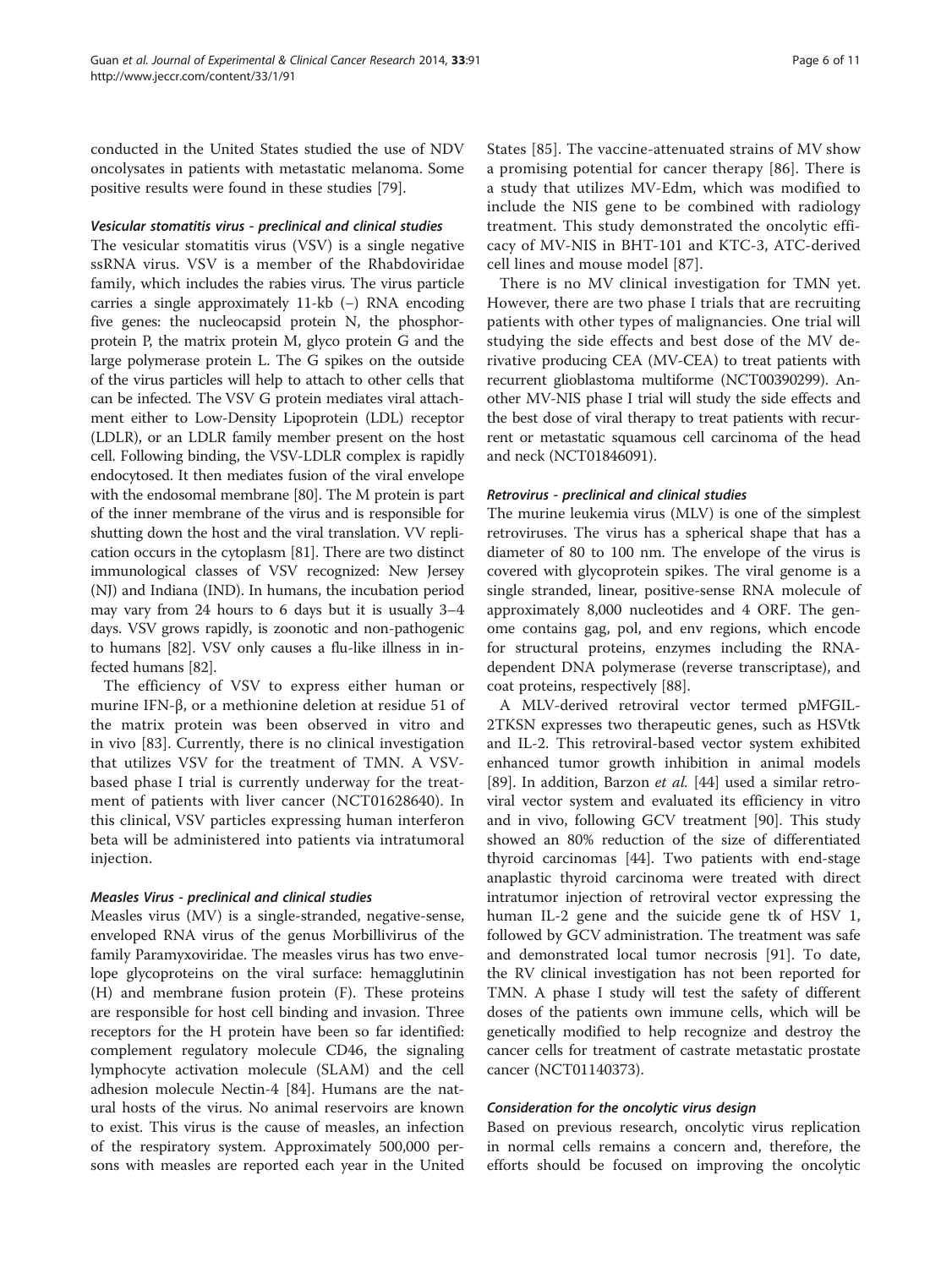<span id="page-6-0"></span>viral tumor selectivity and specificity [[92\]](#page-9-0), as the specificity of oncolytic virus is a most important factor that would eventually determine the clinical safety and efficacy for the therapeutics. Specific targeting of tumour cell can be achieved by taking advantage of the fact that tumour cells have altered microenvironment, display certain tumour specific receptors and modified cellular pathways [[93](#page-9-0)]. In fact, the specificity of oncolytic virus depends on the oncolytic virus tropism, which can be modified. For example, expression profiles of multiple microRNAs can reshape the tropism of MV, which could be safer and efficient for a high-dose systemic administration [[94](#page-9-0)]. Indeed, viruses with altered tropism may be used for the targeting of tumor-specific surface biomarkers. Several TMN immuno-histochemical and molecular biomarkers have been proposed. Some of them might be useful for this purpose, or for diagnosis. Biomarkers for TMN comprise: RET, vascular endothelial growth factor receptor, hepatocyte growth factor receptor, epidermal growth factor receptor, ATP-binding cassette sub-family G member 2, cytokeratin 19 (CK19), galectin-3, oncofetal fibronectin (OnfFN), hector battifora mesothelial cell 1, CD44, CD56, CD63, CD113, CD133, lysosomal enzymes cathepsin B, cathepsin L and lysosomal dipeptidyl peptidase II [[95-97](#page-9-0)]. The distribution of these biomarkers in TMN is variable. Demellawy et al. [\[98](#page-9-0)] reported that the CD56 positive in all the lesions and tumors except for PTC in all cases (100%). CD56 was negative in all PTC cases (100%). CK19 showed positive expression in PTC accounting for 85% of cases and in 26% of non-PTC lesions/tumors. P63 expression was in 70% of cases of PTC and was consistently absent in all the non-PTC cases [\[98](#page-9-0)]. Medullary thyroid carcinomas account for less than 5% of thyroid nodules and exhibit a specific circulating biomarker, i.e. calcitonin (CT). Another major issue is the relevance of oncogene mutation and signaling transduction in TMN. The genetic alteration described in PTC is the RET/PTC rearrangement, encoding for a transmembrane tyrosine kinase receptor. The incidence of RAS mutations in these different histotypes ranges from 0%–50% in PTC, 14%–62% in FTC and 0%–60% in ATC. The over-expression of the MET/ HGF receptor is 100-fold higher in PTC than in FTC, ATC and MTC [[99](#page-9-0)]. In conclusion, a panel of biomarkers was studied for TMN. However, there is no validated biomarker that is specific for TMN.

It has been previously reported that BRAF mutations and rearrangements of RET (RET/PTC) prevent the differentiation of thyroblasts into prothyrocytes, resulting in the generation of papillary carcinomas, whereas PAX8-PPARγ1 rearrangement prevents differentiation of prothyrocytes into thyrocytes, resulting in the generation of follicular tumors [[100\]](#page-10-0). We understand that human thyroid ancestor cells or embryonic stem cells (ES) cell-derived, endoderm-positive cells have been shown to express several early thyroid markers. For example, anaplastic carcinoma (Tg -, OnfFN +) derives from thyroid stem cells, papillary carcinoma (Tg+, onfFN +) from thyroblast cells, and follicular tumor (Tg+, onfFN -) from prothyrocytes, respectively [\[101](#page-10-0)]. According to



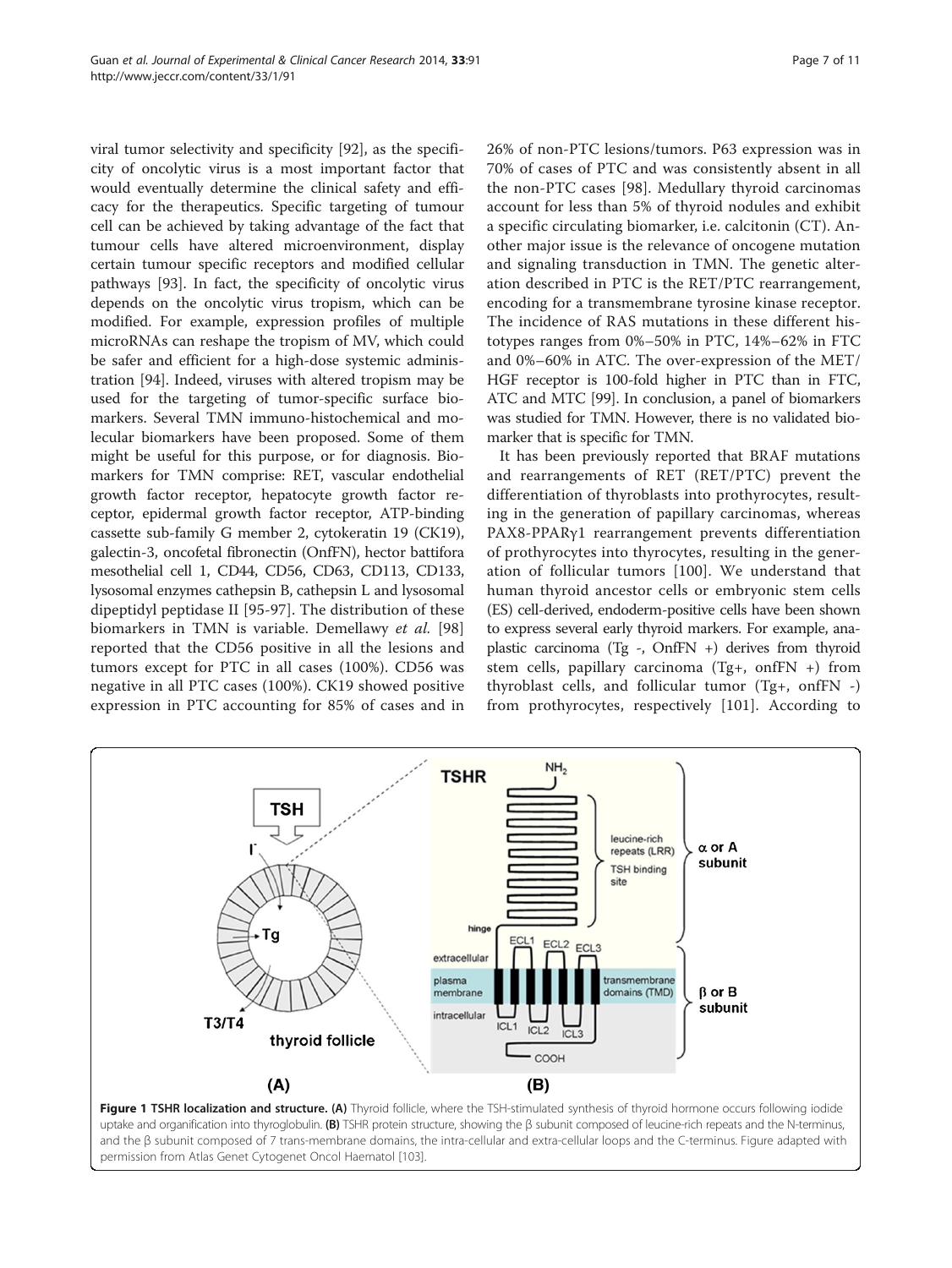<span id="page-7-0"></span>this hypothesis, the thyroid tumors were caused by different mutations during thyroid fetal development. Thus, any event that prevents fetal thyroid cells from differentiation might stop carcinogenesis. Some thyroid specific biomarkers were expressed during normal human fetal development. Between E60 and E70, a series of events lead the thyroid primordial toward a functional thyroid gland able to produce and release hormones during the normal thyroid development in embryology [[102](#page-10-0)]. The thyroid markers appear in that period. These include thyroglobulin (Tg), NIS, thyroid peroxidase (TPO), thyroid-stimulating hormone (TSH), and TSH receptor (TSHR) [[102](#page-10-0)] (Figure [1](#page-6-0)) [[103](#page-10-0)]. This information suggests that the thyroid markers, such as TSH, may be more useful for TMN virotherapy. TSH is a glycoprotein and consists of two subunits, the alpha  $(\alpha)$  and the beta (β) subunit. The α subunit, a 92-amino acid sequence, is thought to be the effector region responsible for stimulation of adenylate cyclase (involved the generation of cAMP). The β subunit (TSHB), a 118-amino acid sequence, is unique to TSH, and therefore determines its receptor specificity [\[104,105](#page-10-0)]. The TSHR is mainly found on thyroid follicular cells. TSH binds TSHR with high affinity. TSHR is widely expressed in a variety of extrathyroidal tissues [\[102](#page-10-0)]. The level and the tissues distribution of TSHR and TPO are very similar to the distribution of NIS. Therefore, TSHR (or TPO) might still be considered as a fetal thyroid marker, which can be used for oncolytic virotherapy. Another strategy consists of expressing the Fab fragment of antibodies anti-TSHR, or anti-TPO, or anti-NIS. This might increase the oncolytic virus binding and/or entry specifically for cells expressing TSHR, or TPO, or NIS.

In addition, previous studies that utilized VSV and NDV as oncolytic agents provided encouraging results. Moreover, VSV and NDV are zoonotic pathogens. Humans have little to no immunity against these viruses, which facilitates their escape from host immune system. This allows for the oncolytic viruses to reach and kill malignant cells. Virtually, the final step to success is the selection of the site and route for virus delivery. Current studies have emphasized intratumoral delivery. The direct tumor injection cannot kill the tumor cells in blood stream, which may cause the tumor recurrence. Therefore, the systemic delivery through the bloodstream to reach cancer cells will be necessary. Studies are ongoing to improve efficient delivery of oncolytic viruses into the host. To this end, preclinical studies are focusing on the use of cellular carriers of oncolytic viruses [[106\]](#page-10-0). The cellular carriers may shield oncolytic virus from neutralizing antibodies during delivery, providing a simple and effective tool to enhance the therapeutic efficacy of oncolytic viruses [[106](#page-10-0)]. However, as a human therapeutic agent, the maximum purity that related with agent's safety and efficacy is very important. An improper agent preparation might cause some unacceptable adverse events. Therefore, it is important to improve the safety of therapeutic biological agents used in therapy. In this respect, the techniques used in the pharmaceutical industry to optimize the formulation and lyophilization of live viral vaccines might be applied to oncolytic virus preparations.

#### Competing interests

The authors declare that they have no competing interests.

#### Authors' contributions

MG drafted the manuscript, and EEH approved it. GR, RC, and EEH provided conceptual input. All authors participated in the discussion and approved the final submitted version of the manuscript.

#### Acknowledgments

We are grateful for the permission to adapt the figure from Atlas Genet Cytogenet Oncol Haematol, November 2009; Iosco, C; Rhoden, KJ. TSHR (thyroid stimulating hormone receptor). <http://atlasgeneticsoncology.org/Genes/TSHRID290ch14q31.html> by permission of the Atlas.

#### Author details

<sup>1</sup>Department of Microbiology and Immunology, Temple University School of Medicine, Broad Street, 3400 N Philadelphia, PA, USA. <sup>2</sup>Virology, RD. Zoetis Inc, 333 Portage Street, Kalamazoo, MI, USA. <sup>3</sup>Department of Biology, College of Science and Technology, Temple University, 12th Street, Philadelphia, PA, USA.

#### Received: 24 September 2014 Accepted: 22 October 2014 Published online: 01 November 2014

#### References

- Davidson BJ, Burman KD: Cancer of the thyroid and parathyroid. In Head and Neck Cancer: A Multidisciplinary Approach. 3rd edition. Edited by Harrison LB, Sessions RB, Hong WK. Philadelphia, PA: Lippincott, Williams & Wilkins; 2009:690–742.
- 2. Cunningham MP, Duda RB, Recant W, Chmiel JS, Sylvester JA, Fremgen A: Survival discriminants for differentiated thyroid cancer. Am J Surg 1990, 160:344–347.
- 3. Nagaiah G, Hossain A, Mooney CJ, Parmentier J, Remick SC: Anaplastic thyroid cancer: A review of epidemiology, pathogenesis, and treatment. J Oncol 2011, 542358:1–13.
- 4. Davies L, Welch HG: Increasing incidence of thyroid cancer in the United States, 1973–2002. Jama 2006, 295(18):2164–2167.
- 5. Kelly E, Russell SJ: History of oncolytic viruses: genesis to genetic engineering. Mol Ther 2007, 15(4):651–659.
- 6. Leja J, Yu D, Nilsson B, Gedda L, Zieba A, Hakkarainen T, Åkerström G, Öberg K, Giandomenico V, Essand M: Oncolytic adenovirus modifed with somatostatin motifs for selective infection of neuroendocrine tumor cells. Gene Ther 2011, 18(11):1052–1062.
- 7. Perett L: Measles viruses genetically modified to treat ovarian cancer. In (30 June 2011) National Cancer Institute, Benchmarks. Retrived 5 September; 2012.
- 8. Breitbach CJ, Thorne SH, Bell JC, Kirn DH: Targeted and armed oncolytic poxviruses for cancer: The lead example of JX-594". Curr Pharm Biotechnol 2012, 13(9):1768–1772.
- 9. Vaha-Koskela MJ, Heikkilä JE, Hinkkanen AE: Oncolytic viruses in cancer therapy. Cancer Lett 2007, 254(2):178–216.
- 10. Meier O, Greber UF: Adenovirus endocytosis. J Gene Med 2004, 6(suppl 1):S152–S163.
- 11. Wu E, Nemerow GR: Virus yoga: the role of flexibility in virus host cell recognition. Trends Microbiol 2004, 12(4):162–168.
- 12. White E, Gooding LR: Regulation of apoptosis by human. Adenoviruses Curr Commun Cell Mol Bio 1994, 8:111–114.
- 13. Wold WM, Horwitz MS: Adenovirus. In Fields Virology. 5th edition. Edited by Knipe DM, Howley PM. Philadelphia: Lippincott Williams & Wilkins; 2007:2395.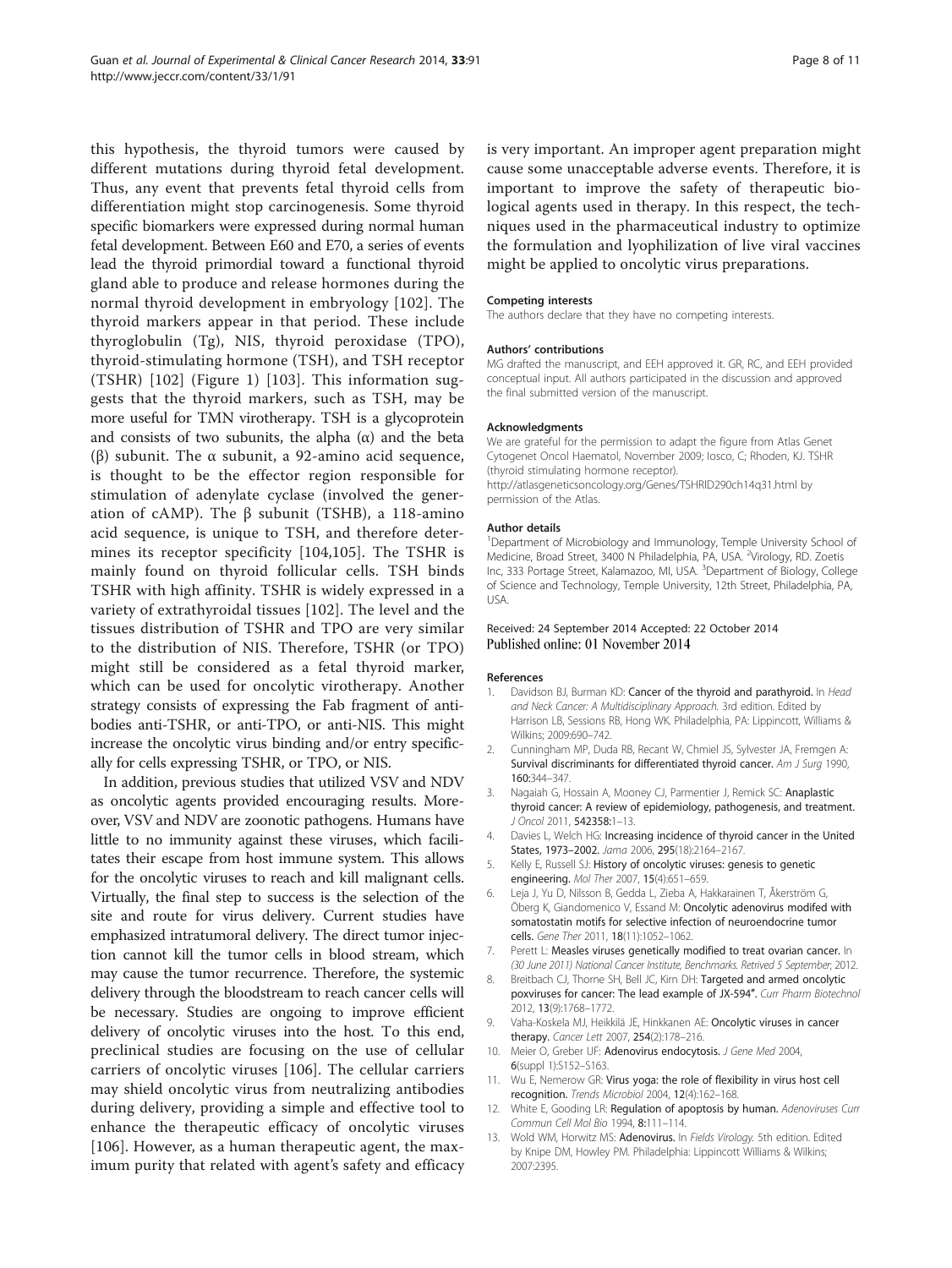- <span id="page-8-0"></span>14. Yang LP, Cheng P, Peng XC, Shi HS, He WH, Cui FY, Luo ST, Wei YQ, Yang L: Anti-tumor effect of adenovirus- mediated gene transfer of pigment epithelium-derived factor on mouse B16-F10 melanoma. J Exp Clin Can Res 2009, 28:75.
- 15. Shen W, Wang CY, Wang XH, Fu ZX: Oncolytic adenovirus mediated Survivin knockdown by RNA interference suppresses human colorectal carcinoma growth in vitro and in vivo. J Exp Clin Can Res 2009, 28:81.
- 16. Minemura K, Takeda T, Minemura K, Nagasawa T, Zhang R, Leopardi R, DeGroot LJ: Cell-specific induction of sensitivity to ganciclovir in medullary thyroid carcinoma cells by adenovirus-mediated gene transfer of herpes simplex virus thymidine kinase. Endocrinology 2000, 141(5):1814–1822.
- 17. Zhang R, Straus FH, DeGroot LJa; Adenoviral-mediated gene therapy for thyroid carcinoma using thymidine kinase controlled by thyroglobulin promoter demonstrates high specificity and low toxicity. Thyroid 2001, 11(2):115–123.
- 18. Zhang R, DeGroot LJ: An adenoviral vector expressing functional heterogeneous proteins herpes simplex viral thymidine kinase and human interleukin-2 has enhanced in vivo antitumor activity against medullary thyroid carcinoma. Endocr Relat Cancer 2001, 8(4):315–325.
- 19. Yamazaki M, Straus FH, Messina M, Robinson BG, Takeda T, Hashizume K, DeGroot LJ: Adenovirus-mediated tumor-specific combined gene therapy using Herpes simplex virus thymidine/ganciclovir system and murine interleukin-12 induces effective antitumor activity against medullary thyroid carcinoma. Cancer Gene Ther 2004, 11(1):8–15.
- 20. Blagosklonny MV, Giannakakou P, Wojtowicz M, Romanova LY, Ain KB, Bates SE, Fojo T: Effects of p53-Expressing adenovirus on the chemosensitivity and differentiation of anaplastic thyroid cancer cells. J Clin Endocrinol and Metabol 1998, 83(7):2516–2522.
- 21. Portella G, Scala S, Vitagliano D, Vecchio G, Fusco A: ONYX-015, an E1B gene- defective adenovirus, induces cell death in human anaplastic thyroid carcinoma cell lines. J Clin Endocrinol Metab 2002, 87(6):2525-2531.
- 22. Fagin JA, Matsuo K, Karmakar A, Chen DL, Tang SH, Koeffler HP: High prevalence of mutations of the p53 gene in poorly differentiated human thyroid carcinomas. J Clin Invest 1993, 91:179-184.
- 23. Zhu J: Preoperative recombinant adenoviral human p53 gene combined with intensity-modulated radiation therapy in treatment of stage IV papillary thyroid carcinoma: A randomized clinical study. ASCO Annual Meeting, suppl; abstr 2012, 5550.
- 24. Clinical trial (PDQ), rAd-p53 Gene Therapy for advanced malignant thyroid tumors phase IV, rAd-p53-003. In NLM Identifer NCT00902122, National Cancer Institute, Clinical Trials.gov processed this data on October 17; 2013.
- 25. Khuri F, Nemunaitis J, Ganly I, Arseneau J, Tannock I, Romel L, Gore M, Ironside J, MacDougall R, Heise C, Randlev B, Gillenwater AM, Bruso P, Kaye SB, Hong WK, Kirn DH: A controlled trial of intratumoral ONYX-015, a selectively-replicating adenovirus, in combination with cisplatin and 5-fluorouracil in patients with recurrent head and neck cancer. Nat Med 2000, 6(8):879–885.
- 26. McCormick F: Cancer-specific viruses and the development of ONYX-15. Can Bio Ther 2003, 2(4 sippl 1):S157–S160.
- 27. Crompton AM, Kirn DH: From ONYX-015 to armed vaccinia viruses: the education and evolution of oncolytic virus development. Curr Cancer Drug Targets 2007, 7(2):133–139.
- 28. Libertini S, Iacuzzo I, Perruolo G, Scala S, Ieranò C, Franco R, Hallden G, Portella G: Bevacizumab increases viral distribution in human anaplastic thyroid carcinoma xenografts and enhances the effects of E1A-defective adenovirus dl922-947. Clin Cancer Res 2008, 14(20):6505–6514.
- 29. Reddi HV, Madde P, Cohen YC, Bangio L, Breitbart E, Harats D, Bible KC, Eberhardt NL: Antitumor Activity of VB-111, a Novel Antiangiogenic virotherapeutic, in thyroid cancer xenograft mouse models. Genes Can 2011, 2(10):993–995.
- 30. Nibert ML, Schiff LA, Fields BN: Reoviruses and their replication. In Fields Virology. 3rd edition. Philadelphia: Lippincott-Raven; 1996:1557–1596.
- 31. Rosen LH, Evans E, Spickard A: Reovirus infections in human volunteers. Am J Hyg 1963, 77:29-37.
- 32. Selb B, Weber B: A study of human reovirus IgG and IgA antibodies by ELISA and Western blot. J Virol Methods 1994, 47:15–25.
- 33. Ikeda Y, Nishimura G, Yanoma S, Kubota A, Furukawa M, Tsukuda M: Reovirus oncolysis in human head and neck squamous carcinoma cells. Auris Nasus Larynx 2004, 31(4):407–412.
- 34. Roulstone V, Twigger K, Zaidi S, Pencavel T, Kyula JN, White C, McLaughlin M, Seth R, Karapanagiotou EM, Mansfield D, Coffey M, Nuovo G, Vile RG,

Pandha HS, Melcher AA, Harrington KJ: Synergistic cytotoxicity of oncolytic reovirus in combination with cisplatin–paclitaxel doublet chemotherapy. Gene Therapy 2013, 20:521–528.

- 35. Intratumoral Administration of REOLYSIN® in Combination with Low-Dose Radiation for Patients with Advanced Malignancies. Oncolytics Biotech Inc News 2009. Trail number REO 008.
- 36. Karapanagiotou EM, Roulstone V, Twigger K, Ball M, Tanay M, Nutting C, Newbold K, Gore ME, Larkin J, Syrigos KN, Coffey M, Thompson B, Mettinger K, Vile RG, Pandha HS, Hall GD, Melcher AA, Chester J, Harrington KJ: Phase I/II trial of carboplatin and paclitaxel chemotherapy in combination with intravenous oncolytic reovirus in patients with advanced malignancies. Clin Cancer Res 2012, 18(7):2080–2089.
- 37. Black AJ, Morris DG: Clinical trials involving the oncolytic virus, reovirus: ready for prime time? Expert Rev Clin Pharmacol 2012, 5(5):517–520.
- 38. Maitra R, Ghalib MH, Goel S: Reovirus: a targeted therapeutic-progress and potential. Mol Cancer Res 2012, 10(12):1514–1525.
- 39. Akhtar J, Shukla D: Viral entry mechanisms: Cellular and viral mediators of herpes simplex virus entry. FEBS J 2000, 276(24):7228–7236.
- 40. Subramanian RP, Geraghty RJ: Herpes simplex virus type 1 mediates fusion through ahemifusion intermediate by sequential activity of glycoproteins D, H, L, and B. Proc Natl Acad Sci U S A 2007, 104(8):2903–2908.
- 41. Usatine RP, Tinitigan R: Nongenital herpes simplex virus. Am Fam Physician 2010, 82(9):1075–1082.
- 42. Nishihara E, Nagayama Y, Mawatari F, Tanaka K, Namba H, Niwa M, Yamashita S: Retrovirus-mediated herpes simplex virus thymidine kinase gene transduction renders human thyroid carcinoma cell lines sensitive to ganciclovir and radiation in vitro and in vivo. Endocrinol 1997, 138(11):4577–4583.
- 43. Soler MN, Milhaud G, Lekmine F, Treilhou-Lahille F, Klatzmann D, Lausson S: Treatment of medullary thyroid carcinoma by combined expression of suicide and interleukin-2 genes. Cancer Immunol Immunother 1999, 48(2–3):91–99.
- 44. Barzon L, Bonaguro R, Castagliuolo I, Chilosi M, Franchin E, Vecchio CD, Giaretta I, Boscaro M, Palu G: Gene therapy of thyroid cancer via retrovirally-driven combined expression of human interleukin-2 and Herpes Simplex Virus thymidine kinase. Euro J Endocrinol 2003, 148:73-80.
- 45. Yu Z, Eisenberg DP, Singh B, Shah JP, Fong Y, Wong RJ IV: Treatment of aggressive thyroid cancer with an oncolytic herpes virus. Int J Cancer 2004, 112(3):525–532.
- 46. Huang YY, Yu Z, Lin SF, Li S, Fong Y, Wong RJ: Nectin-1 is a marker of thyroid cancer sensitivity to herpes oncolytic therapy. J Clin Endocrinol Metab 2007, 92(5):1965–1970.
- 47. Lin SF, Gao SP, Price DL, Li S, Chou TC, Singh P, Huang YY, Fong Y, Wong RJ: Synergy of a herpes oncolytic virus and paclitaxel for anaplastic thyroid cancer. Clin Cancer Res 2008, 14(5):1519–1528.
- 48. Oncolytic Virus Specialist Virttu Biologics Initiates Phase I/II SEPREHVIR™ Study in Mesothelioma. VIRTTU BIOLOGICS LIMITED - Company information. 2012, September 10<sup>th</sup>
- 49. Efficacy and Safety Study of OncoVEXGM-CSF Compared to GM-CSF in Melanoma. Clinical Trials gov. 2014. ClinicalTrials.gov Identifier: NCT00769704.
- 50. Moss B: Poxviridae: The viruses and their replication. In Fields Virology. 5th edition. Edited by Knipe DM, Howley PM. Philadelphia: Lippincott Williams and Wilkins; 2007:2905.
- 51. Smith GL, Vanderplasschen A, Law M: The formation and function of extracellular enveloped vaccinia virus. J Gen Virol 2002, 83(12):2915–2931.
- 52. Doms RW, Blumenthal R, Moss B: Fusion of intra- and extracellular forms of vaccinia virus with the cell membrane. J Virol 1990, 64(10):4884–4892.
- 53. Vanderplasschen A, Hollinshead M, Smith GL: Intracellaular and extracellular vaccinia virions enter cells by different mechanisms. J Gen Virol 1998, 79(4):877–887.
- 54. Joklik WK, Becker Y: The replication and coating of vaccinia DNA. J Mol Biol 1964, 10:452–474.
- 55. Buller RM, Palumbo GJ: Poxvirus pathogenesis. Microbiol Rev 1991, 55:80–122.
- 56. Smith GL, Symons JA, Khanna A, Vanderplasschen A, Alcami A: Vaccinia virus immune evasion. Immunol Rev 1997, 159:137–154.
- 57. van Den Broek M, Bachmann MF, Kohler G, Barner M, Escher R, Zinkernagel R, Kopf M: IL-4 and IL-10 antagonize IL-12-mediated protection against acute vaccinia virus infection with a limited role of IFN-gamma and nitric oxide synthetase 2. J Immunol 2000, 164:371-378.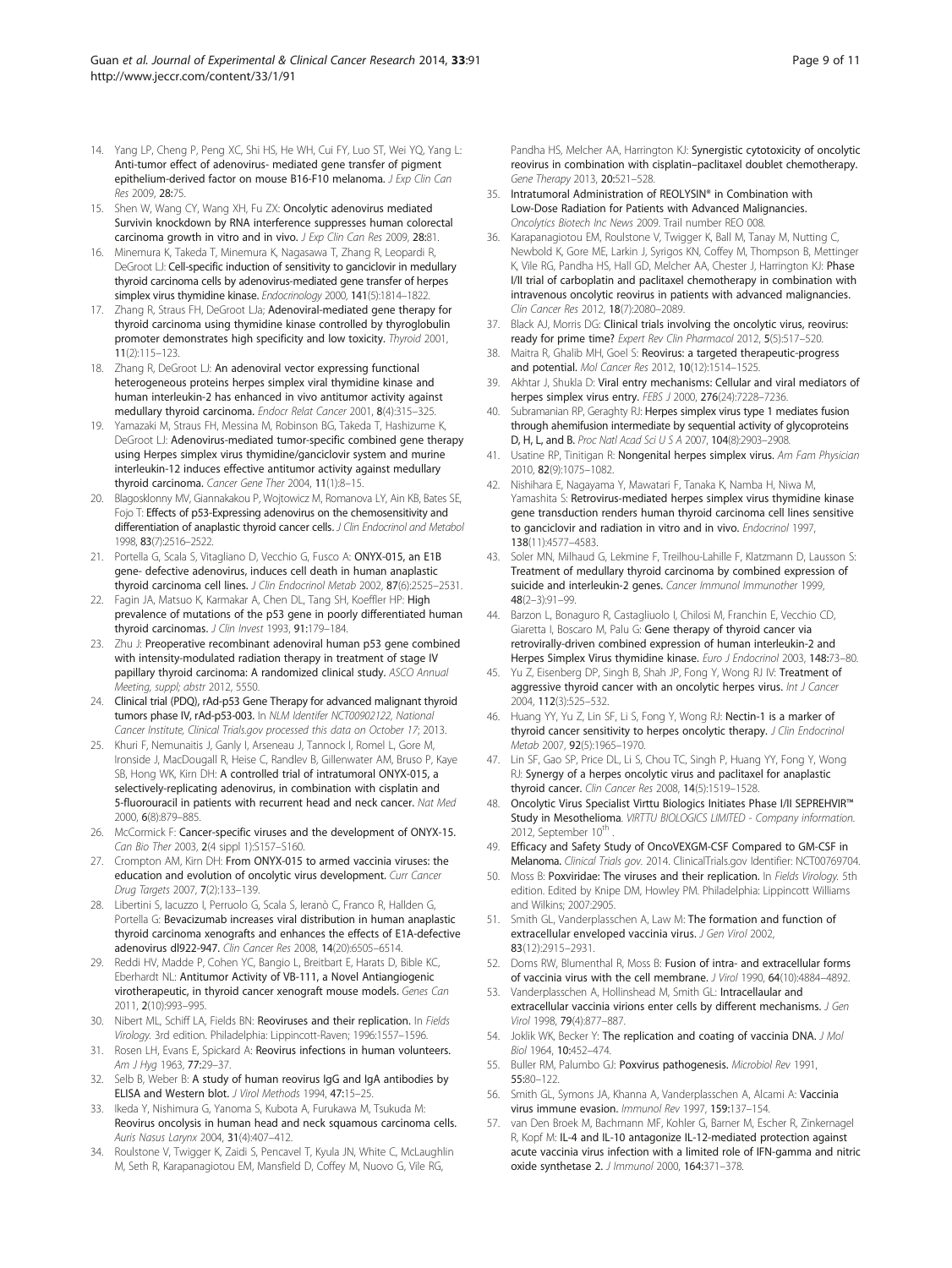- <span id="page-9-0"></span>59. Sharma DP, Ramsay AJ, Maguire DJ, Rolph MS, Ramshaw IA: Interleukin-4 mediates down regulation of antiviral cytokine expression and cytotoxic T-lymphocyte responses and exacerbates vaccinia virus infection in vivo. J Virol 1996, 70(10):7103–7107.
- 60. Shen Y, Nemunaitis J: Fighting cancer with vaccinia virus: teaching new tricks to an old dog. Mol Ther 2005, 11:180–195.
- 61. Kettle S, Alcami A, Khanna A, Ehret R, Jassoy C, Smith GL: Inhibits interleukin-1beta-converting enzyme and protects virus-infected cells from TNF- and Fas-mediated apoptosis, but does not prevent IL-1beta-induced fever. J Gen Virol 1997, 78(Pt 3):677–685.
- 62. Yu YA, Galanis C, Woo Y, Chen N, Zhang Q, Fong Y, Szalay AA: Regression of human pancreatic tumor xenografts in mice after a single systemic injection of recombinant vaccinia virus GLV-1 h68. Mol Cancer Ther 2009, 8(1):141–151.
- 63. Lin SF, Yu Z, Riedl C, Woo Y, Zhang Q, Yu YA, Timiryasova T, Chen N, Shah JP, Szalay AA, Fong Y, Wong RJ: Treatment of anaplastic thyroid carcinoma in vitro with a mutant vaccinia virus. Surgery 2007, 142(6):976–983.
- 64. Lin SF, Price DL, Chen CH, Brader P, Li S, Gonzalez L, Zhang Q, Yu YA, Chen N, Szalay AA, Fong Y, Wong RJ: Oncolytic vaccinia virotherapy of anaplastic thyroid cancer in vivo. J Clin Endocrinol Metab 2008, 93(11):4403-4407.
- 65. Frentzen A, Yu YA, Chen N, Zhang Q, Weibel S, Raab V, Szalay AA: Anti-VEGF single-chain antibody GLAF-1 encoded by oncolytic vaccinia virus significantly enhances antitumor therapy. Proc Natl Acad Sci U S A 2009, 106(31):12915–12920.
- 66. Yu Z, Li S, Brader P, Chen N, Yu YA, Zhang Q, Szalay AA, Fong Y, Wong RI: Oncolytic vaccinia therapy of squamous cell carcinoma. Molecular Can 2009, 8(45):1–9.
- 67. Gholami S, Haddad D, Chen CH, Chen NG, Zhang Q, Zanzonico PB, Szalay AA, Fong Y: Novel therapy for anaplastic thyroid carcinoma cells using an oncolytic vaccinia virus carrying the human sodium iodide symporter. Surgery 2011, 150(6):1040-1047.
- 68. Jun KH, Gholami S, Song TJ, Au J, Haddad D, Carson J, Chen CH, Mojica K, Zanzonico P, Chen NG, Zhang Q, Szalay A, Fong Y: A novel oncolytic viral therapy and imaging technique for gastric cancer using a genetically engineered vaccinia virus carrying the human sodium iodide symporter. J Experi Clini Can Res 2014, 33:2.
- 69. Safety study of GL-ONC1, an oncolytic virus, in patients with advanced solid tumors. Clinical Trials gov. 2014. Clinical Trials gov Identifier: NCT00794131.
- 70. Bos JL: Ras oncogenes in human cancer: a review. Cancer Res 1989, 49(17):4682–4689.
- 71. Liu TC, Hwang T, Park BH, Bell J, Kirn DH: The targeted oncolytic poxvirus JX-594 demonstrates antitumoral, antivascular, and anti-HBV activities in patients with hepatocellular carcinoma. Mol Ther 2008, 16(9):1637–1642.
- 72. Steward M, Vipond IB, Millar NS, Emmerson PT: RNA editing in Newcastle disease virus. J Gen Virol 1993, 74:2539–2547.
- 73. Dortmans JC, Koch G, Rottier PJ, Peeters BP: Virulence of Newcastle disease virus: what is known so far? Vet Res 2011, 42(1):122.
- 74. Nelson CB, Pomeroy BS, Schrall K, Park WE, Lindeman RJ: An outbreak of conjunctivitis due to Newcastle disease virus (NDV) occurring in poultry workers. Am J pub health nation's health 1952, 42(6):672–678.
- 75. Csatary LK, Moss RW, Beuth J, Töröcsik B, Szeberenyi J, Bakacs T: Beneficial treatment of patients with advanced cancer using a Newcastle disease virus vaccine (MTH-68/H). Anticancer Res 1999, 19(1B):635–638.
- 76. Zamarin D, Martínez-Sobrido L, Kelly K, Mansour M, Sheng G, Vigil A, García-Sastre A, Palese P, Fong Y: Enhancement of oncolytic properties of recombinant Newcastle disease virus through antagonism of cellular innate immune responses. Mol Ther 2009, 17(4):697–706.
- 77. Li P, Chen CH, Li S, Givi B, Yu Z, Zamarin D, Palese P, Fong Y, Wong RJ: Therapeutic effects of a fusogenic Newcastle disease virus in treating head and neck cancer. Head Neck 2011, 33(10):1394–1399.
- 78. Wei D, Sun N, Nan G, Wang Y, Liu HQ, Peeters B, Chen ZN, Bian H: Construction of recombinant Newcastle disease virus Italian strain for oncolytic virotherapy of tumors. Hum Gene Ther 2012, 23(7):700–710.
- 79. Laurie SA, Bell JC, Atkins HL, Roach J, Bamat MK, O'Neil JD, Roberts MS, Groene WS, Lorence RM: A phase 1 clinical study of intravenous

administration of PV701, an oncolytic virus, using two-step desensitization. Clin Cancer Res 2006, 12(8):2555–2562.

- 80. Miisch A, Xu H, Shields D, Rodriguez-Boulan E: Transport of vesicular stomatitis virus G protein to the cell surface is signal mediated in polarized and nonpolarized cells. J Cell Biol 1996, 133:543-588.
- 81. Lyles DS, Rupprecht CE: Rhabdoviridae. In Fields Virology. 5th edition. Edited by Knipe DM, Howley PM. Philadelphia: Lippincott Williams & Wilkins; 2007:1363.
- 82. Csatary LK, Eckhardt S, Bukosza I, Czegledi F, Fenyvesi C, Gergely P, Bodey B, Csatary CM: Attenuated veterinary virus vaccine for the treatment of cancer. Cancer Detect Prev 1993, 17(6):619–627.
- 83. Liu YP, Steele MB, Suksanpaisan L, Federspiel MJ, Russell SJ, Peng KW, Bakkum-Gamez JN: Oncolytic measles and vesicular stomatitis virotherapy for endometrial cancer. Gynecol Oncol 2014, 132(1):194–202.
- Lu G, Gao GF, Yan J: The receptors and entry of measles virus: a review. Sheng Wu Gong Cheng Xue Bao 2013, 29(1):1–9.
- 85. Chen TH, Kutty P, Lowe LE, et al: Measles outbreak associated with an international youth sporting event in the United States, 2007. Pediatr Infect Dis J 2010, 29:794–800.
- 86. Pasquinucci G: Possible effect of measles on leukaemia. Lancet 1971, 1:136.
- 87. Reddi HV, Madde P, McDonough SJ, Trujillo MA, Morris JC 3rd, Myers RM, Peng KW, Russell SJ, McIver B, Eberhardt NL: Preclinical efficacy of the oncolytic measles virus expressing the sodium iodide symporter in iodine non-avid anaplastic thyroid cancer: a novel therapeutic agent allowing noninvasive imaging and radioiodine therapy. Cancer Gene Ther 2012, 19(9):659–665.
- 88. D'Souza V, Dey A, Habib D, Summers MF: NMR structure of the 101-nucleotide core encapsidation signal of the moloney murine leukemia virus. J Mol Biol 2004, 337(2):427–442.
- 89. Nagayama Y, Nishihara E, Iitaka M, Namba H, Yamashita S, Niwa M: Enhanced efficacy of transcriptionally targeted suicide gene/prodrug therapy for thyroid carcinoma with the Cre-loxP system. Cancer Res 1999, 59(13):3049–3052.
- 90. Barzon L, Bonaguro R, Castagliuolo I, Chilosi M, Elisa F, Vecchio CD, Giaretta I, Boscaro M, Palu G: Gene therapy of thyroid cancer via retrovirally-driven combined expression of human interleukin-2 and Herpes Simplex Virus thymidine kinase. Eur J Endocrinol 2003, 148:73-80.
- 91. Barzon L, Pacenti M, Taccaliti A, Franchin E, Bruglia M, Boscaro M, Palù G: A pilot study of combined suicide/cytokine gene therapy in two patients with end-stage anaplastic thyroid carcinoma. J Clin Endocrinol Metab 2005, 90(5):2831–2834.
- 92. Singh PK, Doley J, Ravi Kumar G, Sahoo AP, Tiwari AK: Oncolytic viruses & their specific targeting to tumour cells. Indian J Med Res 2012, 136(4):571–584.
- 93. Parato KA, Breitbach CJ, Boeuf FL, Wang J, Storbeck C, Ilkow C, Diallo SJ, Falls T, Burns J, Garcia V, Kanji F, Evgin L, Hu K, Paradis F, Knowles S, Hwang TH, Vanderhyden BC, Auer R, Kirn DH, Bell JC: The Oncolytic poxvirus JX-594 selectively replicates in and destroys cancer cells driven by genetic pathways commonly activated in Cancers. Mol Ther 2012, 20(4):749–758.
- 94. Baertsch MA, Leber MF, Bossow S, Singh M, Engeland CE, Albert J, Grossardt C, Jäger D, von Kalle C, Ungerechts G: MicroRNA-mediated multi-tissue detargeting of oncolytic measles virus. In Cancer Gene Therapy advance online publication; 2014.
- 95. Nechifor-Boila A, Borda A, Sassolas G, Hafdi-Nejjari Z, Borson-Chazot F, Lifante JC, Sturm N, Lavérriere MH, Berger N, Decaussin-Petrucci M: Immunohistochemical markers in the diagnosis of papillary thyroid carcinomas:The promising role of combined immunostaining using HBME-1 and CD56. Pathol Res Pract 2013, 209(9):585–592.
- 96. O'Hara CJ, Heimann R, Murnane MJ, Cathepsin B: Activity and protein levels in thyroid carcinoma, Graves' disease, and multinodular goiters. Thyroid 1999, 9:569–577.
- 97. Fröhlich E, Maier E, Wahl R: Interspecies differences in membrane-associated protease activities of thyrocytes and their relevance for thyroid cancer studies. J Exp Clin Cancer Res 2012, 31:45.
- 98. Demellawy DE, Nasr A, Alowami S: Application of CD56, P63 and CK19 immunohistochemistry in the diagnosis of papillary carcinoma of the thyroid. Diagnostic Pathol 2008, 3(5):1-12.
- 99. Di Renzo MF, Olivero M, Serini G, Orlandi F, Pilotti S, Belfiore A, Costantino A, Vigneri R, Angeli A, Pierotti MA, Comoglio M: Overexpression of the